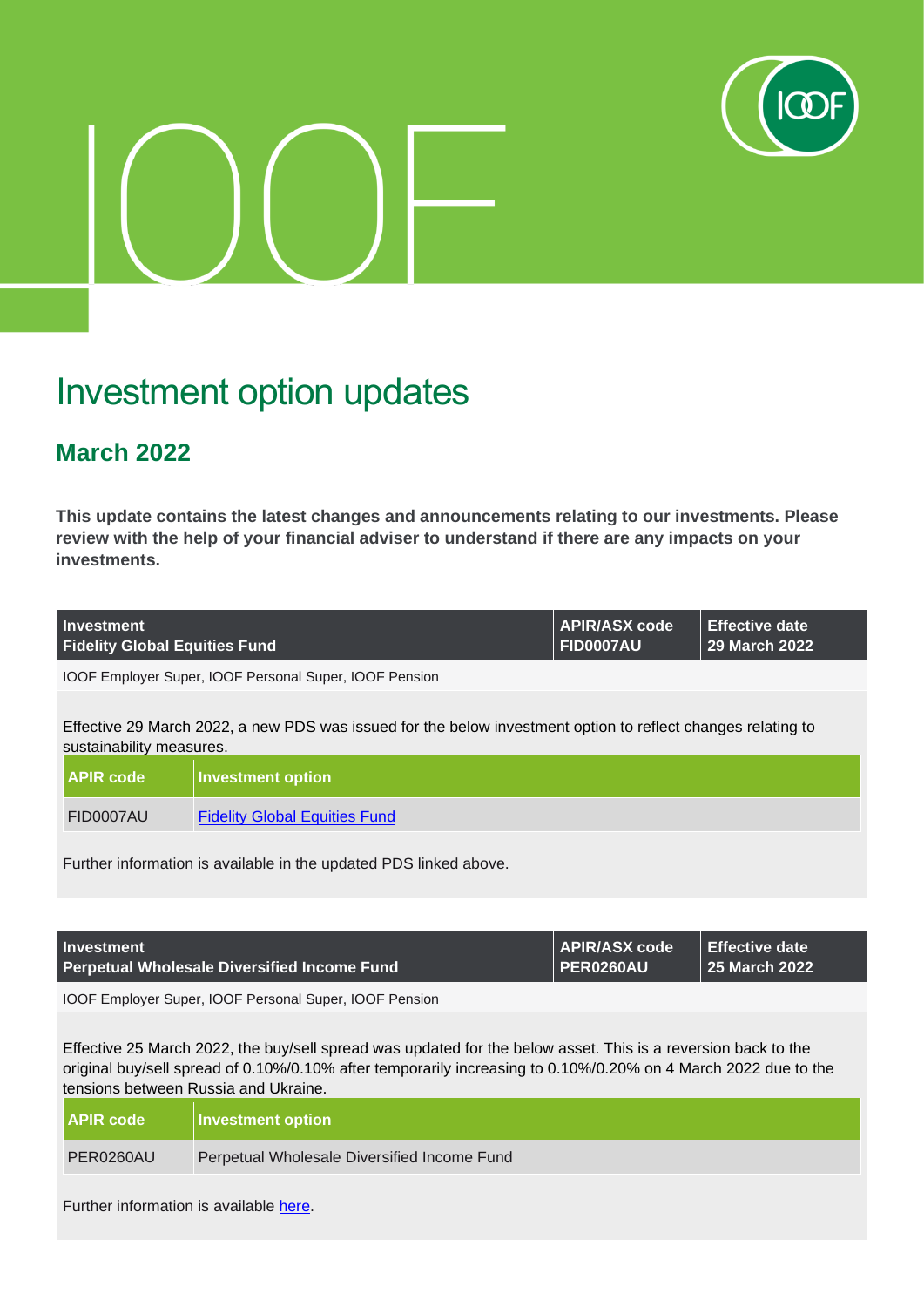**Effective date 21 March 2022**

IOOF Employer Super, IOOF Personal Super, IOOF Pension

As a result of the bi-annual rebalance of the S&P/ASX 300 Index, the below securities have either been removed from or added to the S&P/ASX 300 Index and the approved product list effective 21 March 2022.

#### **Securities removed**

The below securities are closed to new money for superannuation and pension clients.

| <b>APIR code</b> | <b>Investment option</b>               |
|------------------|----------------------------------------|
| <b>CWP</b>       | <b>Cedar Woods Properties Limited</b>  |
| <b>EHL</b>       | <b>Emeco Holdings Limited</b>          |
| <b>EOS</b>       | Electro Optic Systems Holdings Limited |
| <b>MGX</b>       | Mount Gibson Iron Limited              |
| <b>MMM</b>       | Marley Spoon Ag                        |
| <b>OPT</b>       | Opthea Limited                         |
| <b>PAR</b>       | Paradigm Biopharmaceuticals Limited    |
| <b>PLL</b>       | Piedmont Lithium Inc                   |
| <b>SZL</b>       | Sezzle Inc                             |

### **Securities added**

| <b>APIR code</b> | <b>Investment option</b>                 |
|------------------|------------------------------------------|
| <b>ABB</b>       | <b>Aussie Broadband Limited</b>          |
| <b>APM</b>       | APM Human Services International Limited |
| AVZ              | <b>AVZ Minerals Limited</b>              |
| <b>CXL</b>       | <b>Calix Limited</b>                     |
| <b>CXO</b>       | <b>Core Lithium Limited</b>              |
| <b>FFX</b>       | <b>Firefinch Limited</b>                 |
| <b>JDO</b>       | Judo Capital Holdings Limited            |
| <b>JRV</b>       | Jervois Global Limited                   |
| <b>LKE</b>       | Lake Resources N.L.                      |
| <b>MAF</b>       | <b>MA Financial Group Limited</b>        |
| <b>PWH</b>       | <b>Pwr Holdings Limited</b>              |
| <b>SDR</b>       | <b>Siteminder Limited</b>                |
| <b>SYA</b>       | Sayona Mining Limited                    |
| <b>SYR</b>       | <b>Syrah Resources Limited</b>           |

Further information is available [here.](https://microsite.ioof.com.au/__data/assets/pdf_file/0006/446937/2022-03-21-March-22-Rebalance.pdf)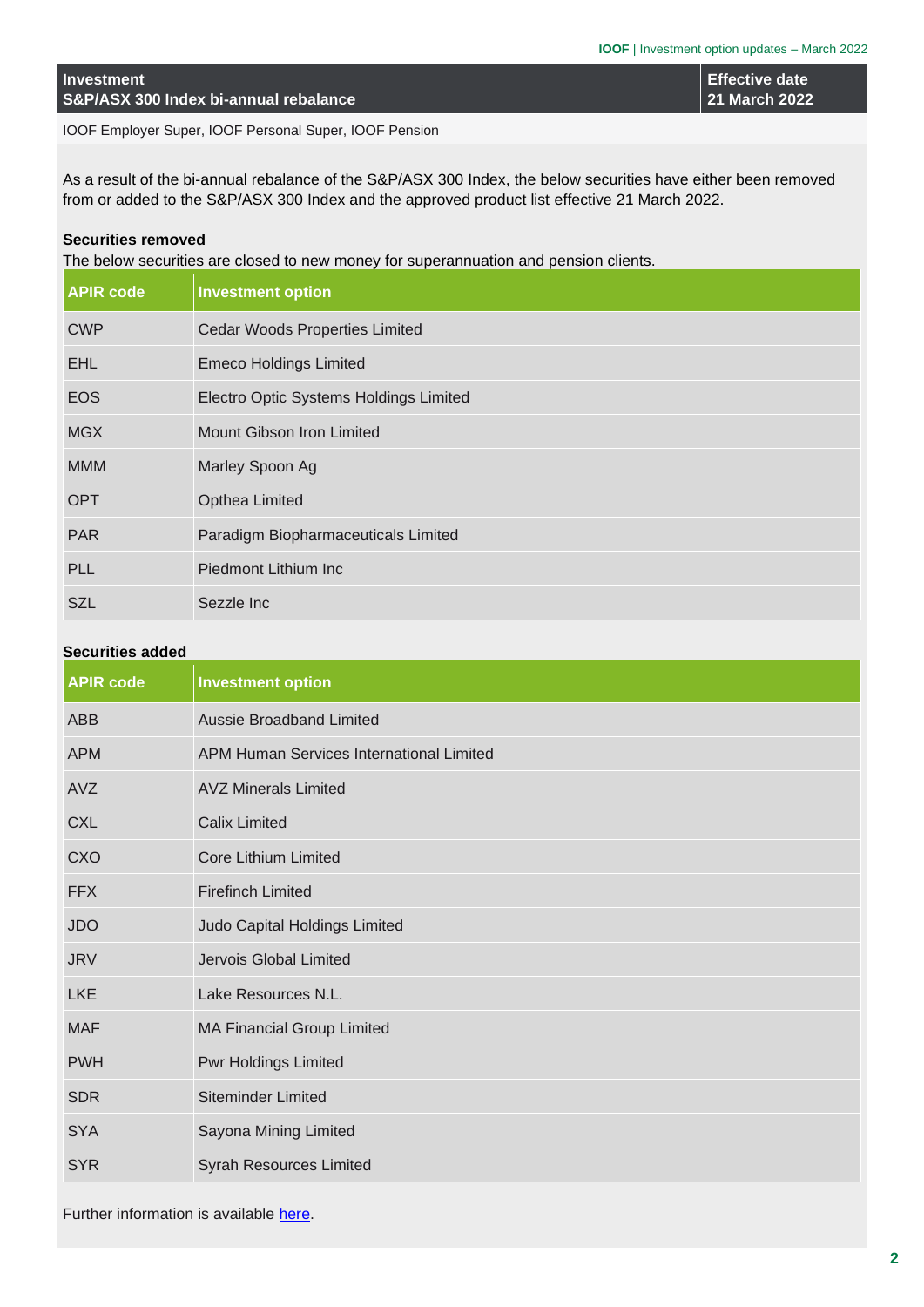| <b>Investment</b>             | Schroder Real Return Fund- Wholesale Class                                                                                                              | <b>APIR/ASX code</b><br>SCH0047AU        | <b>Effective date</b><br>16 March 2022 |
|-------------------------------|---------------------------------------------------------------------------------------------------------------------------------------------------------|------------------------------------------|----------------------------------------|
|                               | IOOF Employer Super, IOOF Personal Super, IOOF Pension                                                                                                  |                                          |                                        |
|                               | Effective 16 March 2022, a new PDS was issued for the below investment option to reflect changes to the<br>description of the fund's strategy and risk. |                                          |                                        |
| <b>APIR code</b>              | <b>Investment option</b>                                                                                                                                |                                          |                                        |
| SCH0047AU                     | Schroder Real Return Fund- Wholesale Class                                                                                                              |                                          |                                        |
|                               | Further information is available in the updated PDS linked above.                                                                                       |                                          |                                        |
|                               |                                                                                                                                                         |                                          |                                        |
| <b>Investment</b>             | <b>Nanuk New World Fund (Managed Fund)</b>                                                                                                              | <b>APIR/ASX code</b><br><b>SLT2171AU</b> | <b>Effective date</b><br>14 March 2022 |
|                               | IOOF Employer Super, IOOF Personal Super, IOOF Pension                                                                                                  |                                          |                                        |
| launch as an ETMF on the ASX. | Effective 14 March 2022, a new PDS was issued for the below investment option to reflect changes relating to its                                        |                                          |                                        |
| <b>APIR code</b>              | <b>Investment option</b>                                                                                                                                |                                          |                                        |
| <b>SLT2171AU</b>              | <b>Nanuk New World Fund (Managed Fund)</b>                                                                                                              |                                          |                                        |
|                               | Further information is available in the updated PDS linked above.                                                                                       |                                          |                                        |
|                               |                                                                                                                                                         |                                          |                                        |
| Investment                    |                                                                                                                                                         | APIR/ASY code                            | <b>Effective date</b>                  |

| <b>Investment</b>                 | APIR/ASX code    | <b>I</b> Effective date I |
|-----------------------------------|------------------|---------------------------|
| <b>Metrics Direct Income Fund</b> | <b>EVO2608AU</b> | ∣ 10 March 2022           |
|                                   |                  |                           |

IOOF Employer Super, IOOF Personal Super, IOOF Pension

Effective 10 March 2022, a new PDS was issued for the below investment option to reflect a change of Responsible Entity from Evolution Trustees Limited to Equity Trustees Limited.

| <b>APIR code</b> | <b>Investment option</b>   |
|------------------|----------------------------|
| EVO2608AU        | Metrics Direct Income Fund |

Further information is available in the updated PDS linked above.